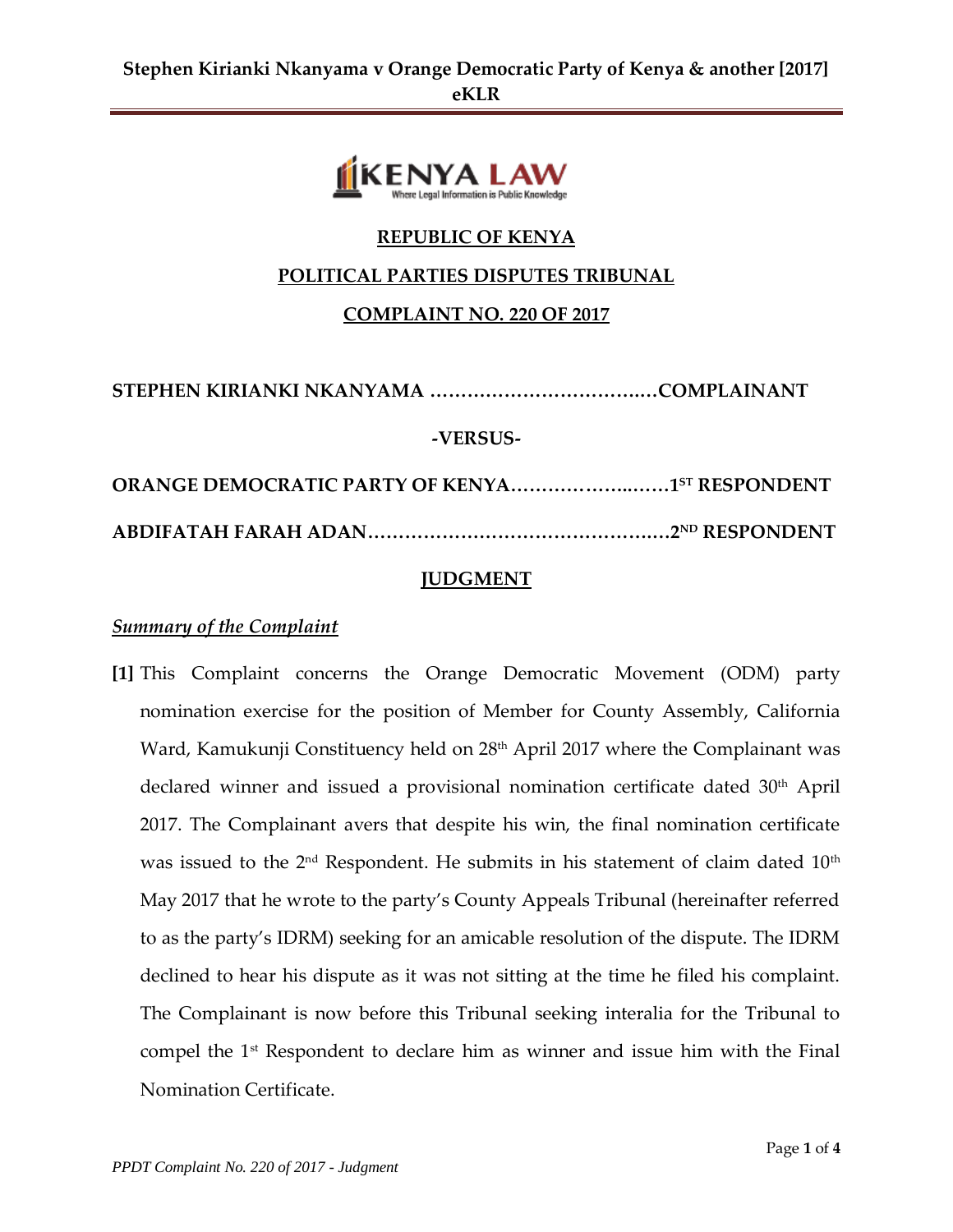## **Response**

**[2]** The 2nd Respondent in his Replying Affidavit dated 11th May 2017 avers that the Complainant was not qualified to participate in the nomination exercise and had requested the party to bar his participation. Nonetheless, the Complainant participated in the exercise. He further argues that the Complainant did not canvass his dispute before the party's IDRM despite having ample opportunity to do so and therefore this Tribunal does not have jurisdiction over this matter. He contends that the Complainant's provisional nomination certificate is a forgery and cannot be relied upon. Further, that he won the nomination exercise fairly and that his provisional and final nomination certificate are both reliable and authentic.

## *Issues for Determination*

**[3]** The sole issue for determination is *whether the Complainant should be issued the final nomination certificate by the 1st Respondent for the position of Member of County Assembly, California Ward, Kamukunji Constituency.*

## *Analysis*

- **[4]** From the record before us, it is clear that the Complainant attempted to canvass his dispute before the party's IDRM. We refer to the two letters dated  $7<sup>th</sup>$  May 2017 and  $9<sup>th</sup>$ May 2017 addressed to the party's IDRM and stamped received by the latter. As provided for by section 40(2) of the Political Parties Act No. 11 of 2017, we are satisfied that the Tribunal is properly seized of the matter.
- **[5]** The Complainant has submitted two documents for consideration before us. He has adduced a provisional nomination certificate dated  $30<sup>th</sup>$  April 2017 in his favour signed by one Mwanje Ayodi as the Returning Officer for Kamukunji Constituency. He has further produced a document (Annexure SKN-2) which he alleges is a copy of the results of all Members of County Assembly aspirants in California Ward.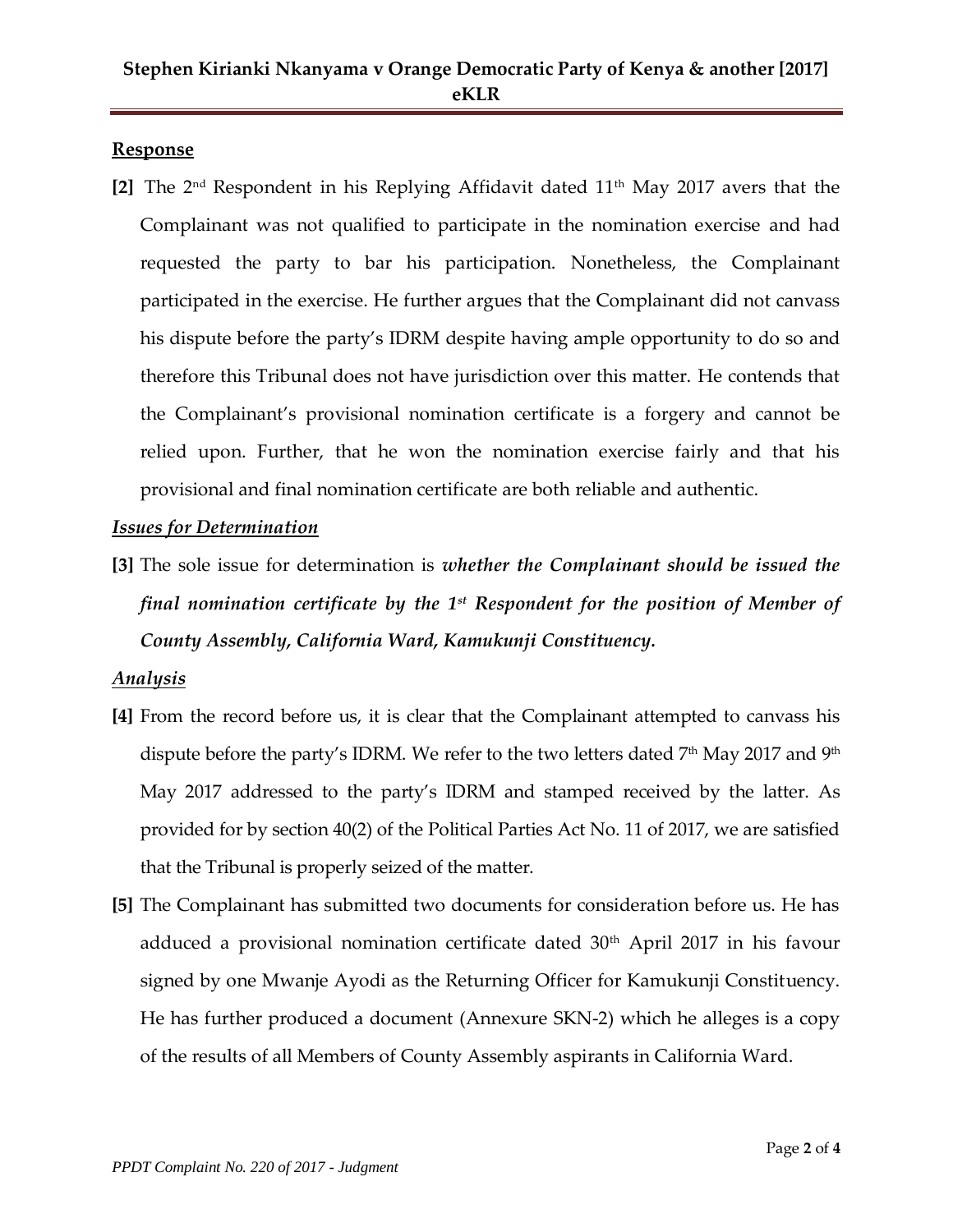# **Stephen Kirianki Nkanyama v Orange Democratic Party of Kenya & another [2017] eKLR**

- **[6]** In response, the 2nd Respondent has also adduced a provisional nomination certificate dated 30th April 2017 in his favour signed by one Newton Mwanje as the Returning Officer for Kamukunji Constituency. He has further produced a nomination certificate dated  $3<sup>rd</sup>$  May 2017 signed by the Executive Director, Chairperson & Secretary of the ODM National Elections Board.
- **[7]** From the foregoing, the Tribunal could not establish if the two provisional certificates were signed by the same person. It is worth noting that the signatures in the two documents, differ significantly.
- **[8]** The Tribunal is inclined to find in favour of the 2nd Respondent for the following reasons:
	- a) The National Elections Board ignored the Complainant's Provisional Nominations Certificate even though it received it on  $1<sup>st</sup>$  May 2017;
	- b) The National Elections Board acted on the 2<sup>nd</sup> Respondent's Provisional Nomination Certificate which it received a day later. This suggests that is considered this certificate as both credible and authentic;
	- c) The National Elections Board is higher in the ODM hierarchy than the Returning Officer and so its decision is more reliable and likely to be credible.

#### *Orders*

Accordingly, the Complainant's Notice of Motion dated 10<sup>th</sup> May 2017 is hereby dismissed with no order as to costs.

## **DATED and DELIVERED AT NAIROBI this 11TH DAY of MAY 2017**

- **1. M. O. Lwanga (Presiding Member) ………………………………….**
- **2. Paul Ngotho (Member)…… ……………………………………………**